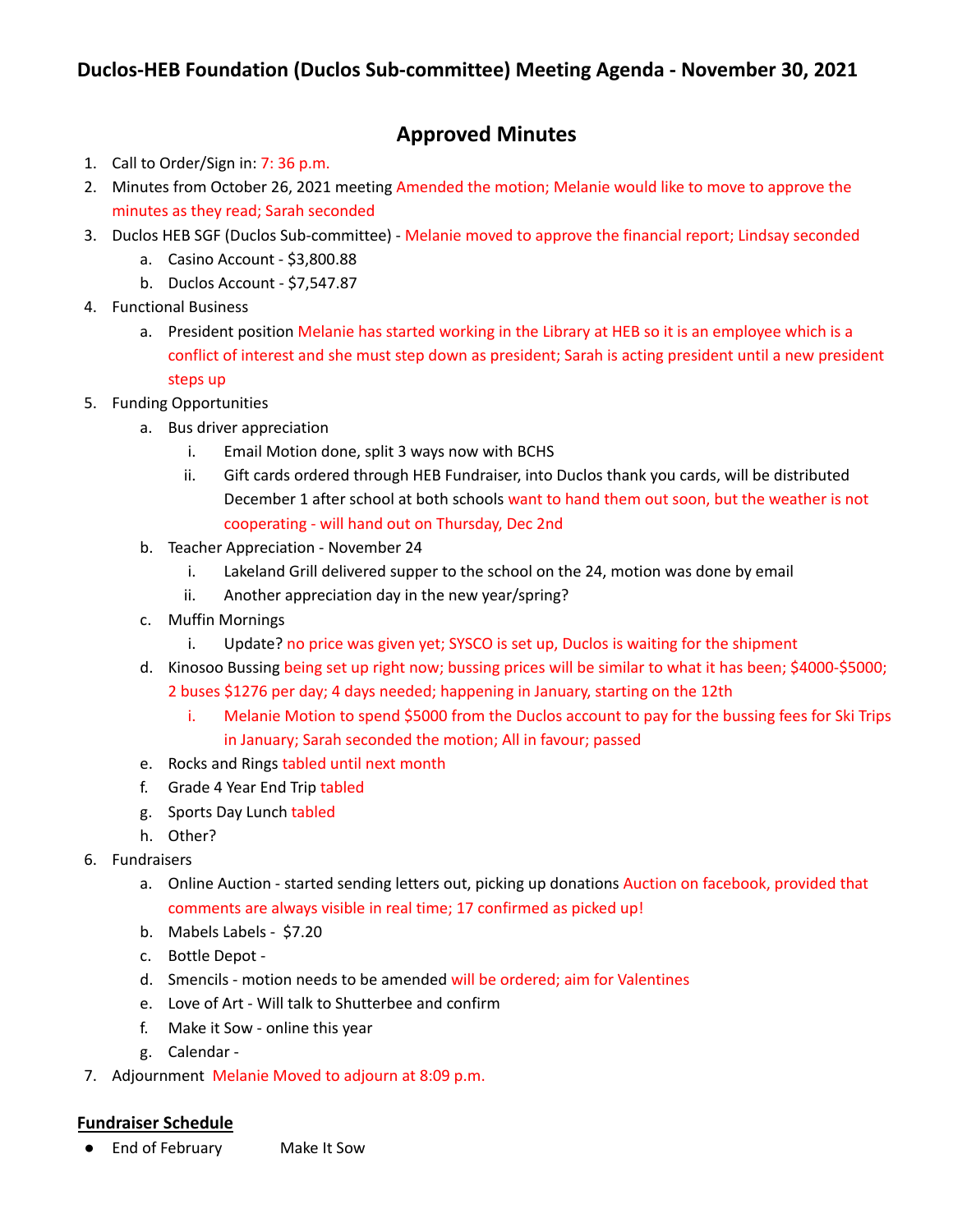April (Mom's Day Prep) Love of Art

## **DUCLOS School Council Meeting Agenda - November 30, 2021**

## **Approved Minutes**

- 1. Call to Order: 6:32 p.m.
- 2. Sign in: Sarah Severn, Melanie Eide, Danica King, Lindsay Clausen, Shawna Dunlop, Wanda Carlin, Matt Richter, Jody Centazzo,JoDee Conrad, Melanie Driedger
- 3. Minutes from the October 26, 2021 meeting Moved by Sarah S to approve; seconded by Melanie E; all in favour, passed
- 4. Transportation Matt Richter 15 years in the role as director of transportation. Have not seen this lack of drivers in his time quite like this crisis. October 2nd we "hit the wall" and had to chop up routes in BV, CL and LLB, but especially in BV. There is a bus driver shortage everywhere for a multitude of reasons: don't want to pass on sickness, mandatory vaccination, SERB, MELT training makes getting the school bus license more difficult regarding the expense and time commitment. However, having the MELT training in place, there has been positive results in the driver competency.

Costs in transportation have increased and insurance prices have soared 400% increase in less than 2 years; NLPS is in a consortium for insurance to help alleviate. Contractors MUST comply with paying high insurance fees or the insurance companies will not insure our division for anything Bus runs may only pay \$35000 and the contractors have to pay \$6600 of that for insurance fees Advertising for employees who would be hired by the division and receive benefits, etc has not even helped bring drivers to employment.

Bus drivers alleviate a lot of traffic on the road since there are less vehicles required to deliver children Q: Partners with other school divisions? A: Since the divisions have split, it would be logistically difficult to get coordinated - the divisions would need the same calendar. The whole division (all the towns) would need to get on board. There would still be a driver shortage and the premiums would still be high Q: Inclement weather will more often cause buses to not run? A: Insurance has reminded us to watch the weather and to heed weather warnings. We don't want to take chances; drivers can make the decision also based on their runs and discretion

Q: Duclos Facebook Page updated with this information? A: Class 2 licensing through the MELT program is excellent and needed for drivers with little to no experience with large machines; maybe PR through Nicole Garner?

Advocation: Please pass the word! Driving school available through NLPS and AB Transportation 53.5 hours; not charging the \$5000 course fees with the expectation that they will drive for 2 years (this is rare for most divisions)

Next Steps: Parents Advocate with our MLAs for funding as the funding has not followed the cost. When NLPS gets funding from AB Ed, Transportation does not receive a share

Free bussing for in town was costing our division millions of dollars and that money came out of learning KEY MESSAGE for MLA - We need government assistance! Readdress the funding formula; Readdress the lack of drivers; Large bus contractors are no longer providing drivers, we need the "Moms and Pops" drivers;

Field Trips may suffer if we cannot find drivers.

- 5. Alberta School Council Engagement Grant
	- a. \$500 for School Council not Parent Council. The difference is that a PAC is a registered fundraising society and School Councils are not registered. The use of these funds is decided by